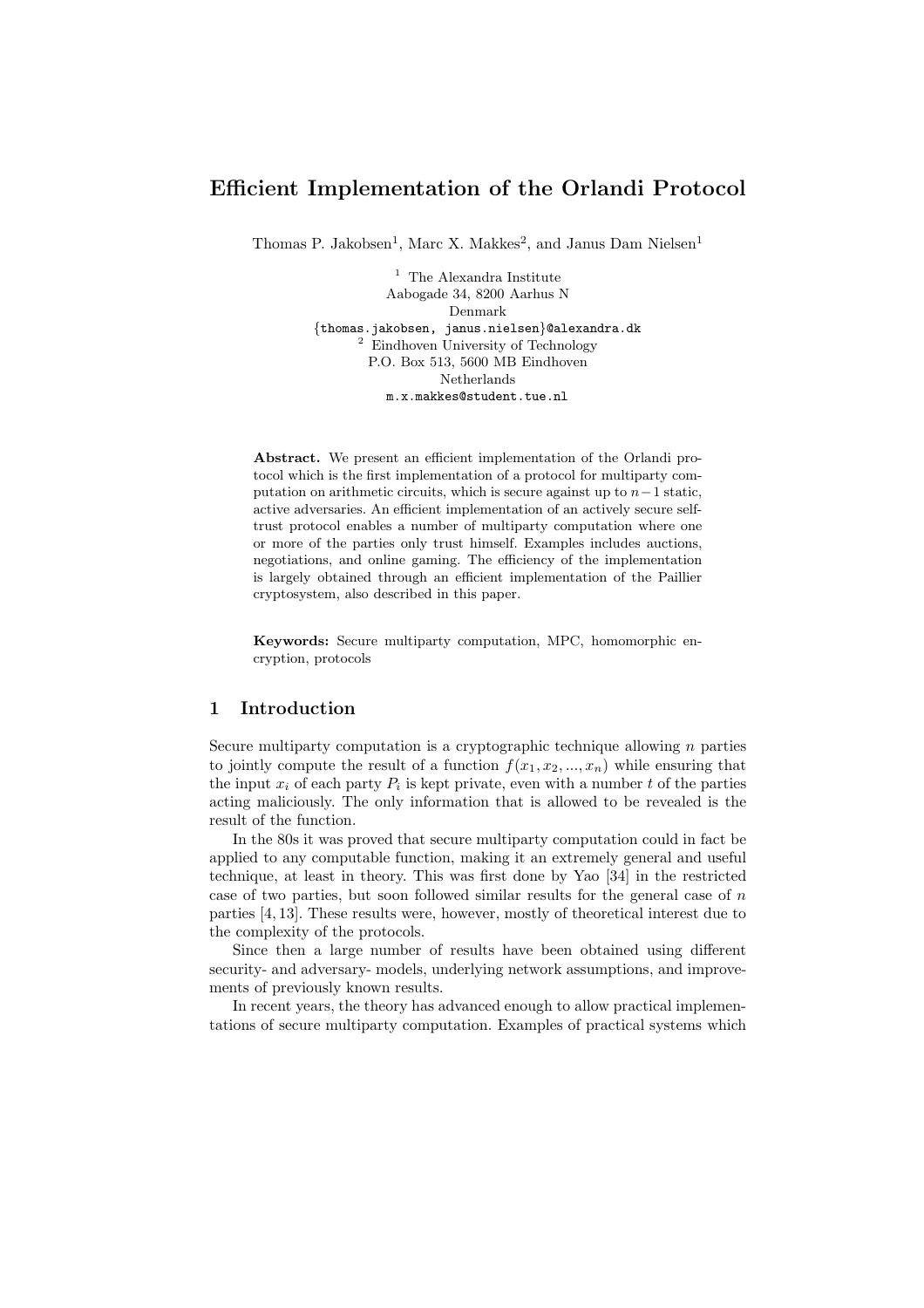support evaluation of general multiparty computation are the FairPlay [23], VIFF [32], ShareMind [7], and SIMAP [9] systems. However, many applications are still infeasible in practice, especially those that rely on quick response times like online auctions. Also, in order to be practical, the aforementioned systems tend to either be restrited to a limited number of parties or to loosen up the security model. Some examples of the latter could be assuming that the corrupted parties do not deviate from the protocol (the passive security model) or that at most a certain threshold  $t$  of parties gets corrupted (threshold security model). Especially the active security model have until recently been regarded as too complex for practical implementations. However, recently Lindell, Pinkas, and Smart showned that active security in the two-party case is indeed practical [22], and Damgård, Geisler, Krøigaard, and Nielsen showed that active security can be practical if less than  $n/3$  parties out of n are corrupted [14].

In this paper we go one step further and document an implementation of the Orlandi protocol [28] for secure multiparty computation which is both actively secure and tolerates up to  $n-1$  corruptions. We further describe our benchmarks of this implementation, compare it to benchmarks of related protocols and argue that the protocol is indeed practical.

The rest of the paper is organized as follows. Section 2 gives an introduction to the Orlandi protocol. Section 3 describes our implementation, and we introduce our benchmarks, their setup, and discuss our results in Section 4. In Section 5 we describe and discuss how we removed the main performance bottlenecks using a high-performance implementation of the Paillier cryptosystem. A description of related work is given in Section 6, and we conclude in Section 7 along with discussing future work.

# 2 The Orlandi Protocol

The Orlandi protocol [28] is a protocol for secure multiparty computation on arithmetic circuits, which is secure against up to  $n - 1$  static, active adversaries. We will introduce the protocol in this section by giving a high-level description of the protocol and a detailed account of the parts of the protocol which have been the target of our optimizations. The Orlandi protocol is based on a Verifiable Secret Sharing (VSS) scheme, secure against a dishonest majority, augmented with a protocol for generating random shared multiplicative triples, based on a homomorphic cryptosystem. The Orlandi protocol needs a group G of some prime order p which is specified by the generator  $g \in \mathbb{G}$ . The order p and the generator g are part of the public parameters. A secret  $x \in \mathbb{Z}_p$  is shared in the Orlandi protocol using additive secret sharing. Every party of the computation holds a share  $x_i$  of the secret, two uniform randomly chosen additively secret shared elements  $\rho_{i,1}$  and  $\rho_{i,2}$  in  $\mathbb{Z}_p$  and a public commitment C. The two random elements  $\rho_{i,1}$  and  $\rho_{i,2}$  are needed in order to compute the commitment to the secret, and the commitment is used when reconstructing the secret to check that no party contributed a wrong share. The commitment is computed using a double trapdoor Pedersen commitment scheme [31] based on the hardness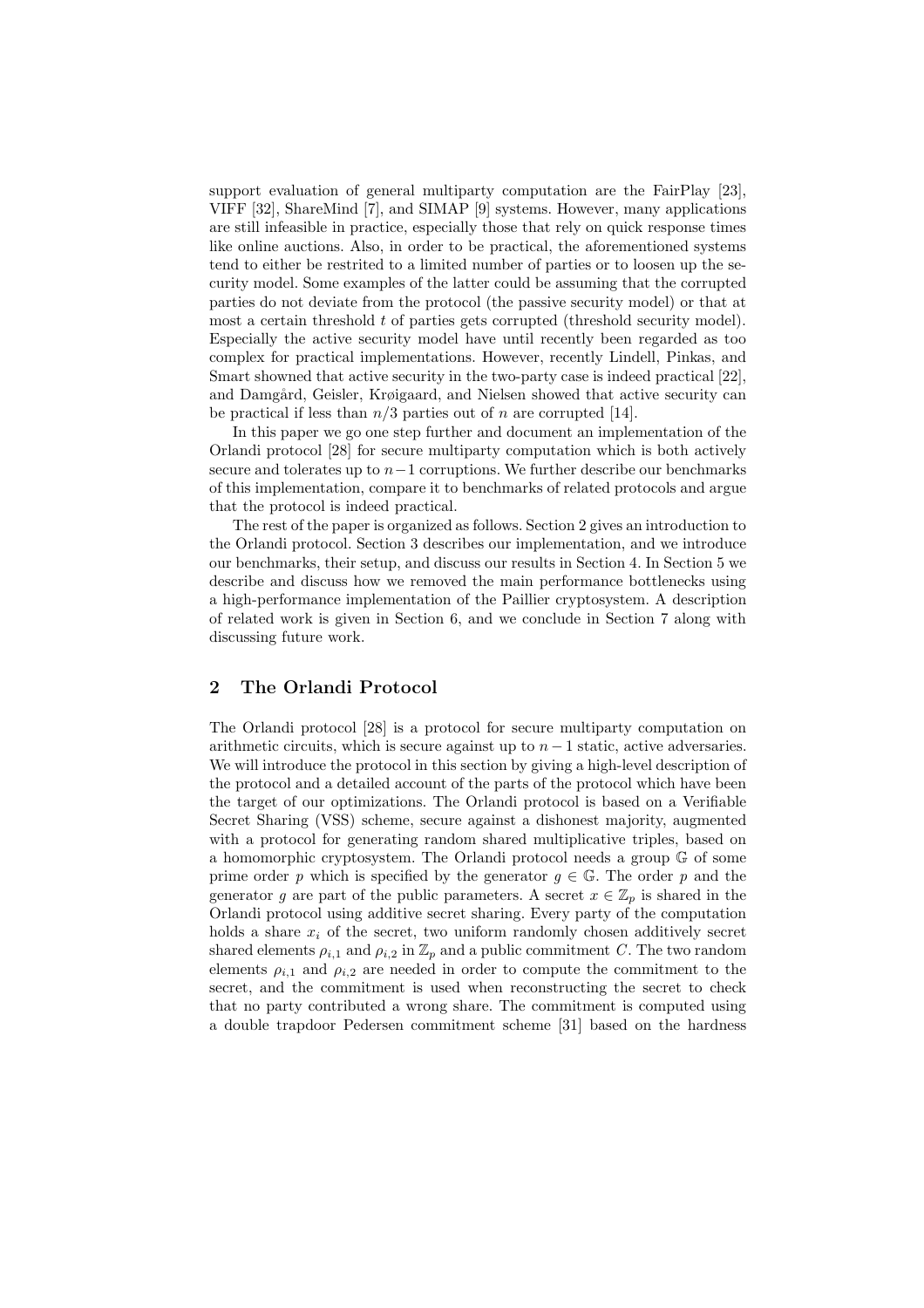of the discrete logarithm in the group  $\mathbb{G}$ . The commitment C is computed as  $C = \text{Com}(x, \rho_{i,1}, \rho_{i,2}) = g^x h_1^{\rho_1} h_2^{\rho_2}$  where  $h_i = g^{t_i}$  for  $i \in \{1,2\}$  and  $t_i$  is a trapdoor. We denote  $h_1, h_2$  as the public key of the commitment scheme. A share in the Orlandi protocol is a four-tuple  $(\mathbb{Z}_p \times \mathbb{Z}_p \times \mathbb{Z}_p \times \mathcal{C})$ , consisting of the share of the secret,  $x_i \in \mathbb{Z}_p$ , two uniformly randomly chosen numbers  $\rho_1, \rho_2 \in \mathbb{Z}_p$ , and a commitment  $C \in \mathcal{C}$  to the secret. We write a share of the secret x as [x]. The protocol is secure in the Common Reference String (CRS) Model [12], and a proof of the security is sketched in Orlandi's PhD progress report [28] under the assumption of the hardness of the discrete logarithm problem in  $\mathbb{G}$ , the availability of a secure broadcast protocol, and the semantic security of the homomorphic cryptosystem. The security of the protocol holds, up to the security level  $2^{-s}$  if  $\lambda$  and d are chosen such that:

$$
s < d \log_2(M) + (d+1)\log_2(\ln(1+\lambda)) + 2
$$
 (1)

where  $M$  is the number of multiplicative triples needed for a given computation. We refer the reader to Orlandi's PhD progress report [28] for the intuition behind the above expression. The parameters  $\lambda$  and d are used in the definition of the commands below.

The protocol can be divided into two parts: a preprocessing part where multiplicative triples are generated and an online part where arithmetic expressions are evaluated. The online part provides the commands one would usually expect from a VSS scheme such as commands for sharing a given value  $\text{Input}(x)$ , reconstructing a secret  $Open([x])$ , creating a random secret Rand(), addition, subtraction, and multiplication  $(\text{Mul}([x], [y], [a], [b], [c]))$  of shared numbers. We will not explain these commands further, except for the multiplication command. We instead refer the reader to Orlandi's PhD progress report [28]. The preprocessing part is divided into a number of building blocks (leak-tolerant multiplication, triple generation, and triple test), which are composed into the final triple generating (random triple generation) functionality which produces a list of triples. We will describe online multiplication, triple generation, and random triple generation below.

- **Basic Multiplication** We define the multiplication of the shares [x] and [y] as  $[z] = \text{Mul}([x], [y], [a], [b], [c])$  where we assume that the parties are given a random triple  $([a], [b], [c])$  s.t.  $c = a \cdot b$  from a honest dealer. The multiplication is realized as follows:
	- 1.  $d = \text{Open}([x] [a])$  and  $e = \text{Open}([y] [b])$
	- 2.  $[z] = e[x] + d[y] de + [c]$

The basic multiplication is used both as a building block in the preprocessing phase and also for performing online multiplications. This is the main reason why multiplicative triples are generated in the preprocessing, so that they can be used in online multiplications. It also indicates that one multiplication requires one triple.

The leak-tolerant multiplication of shares  $[x]$  and  $[y]$  is defined as  $[z]$  = LTMul $([x], [y], \mathcal{M})$  where  $\mathcal{M} = \{([a_i], [b_i], [c_i])\}_{i \in \{1, ..., 2d+1\}}$  is a set of multiplica-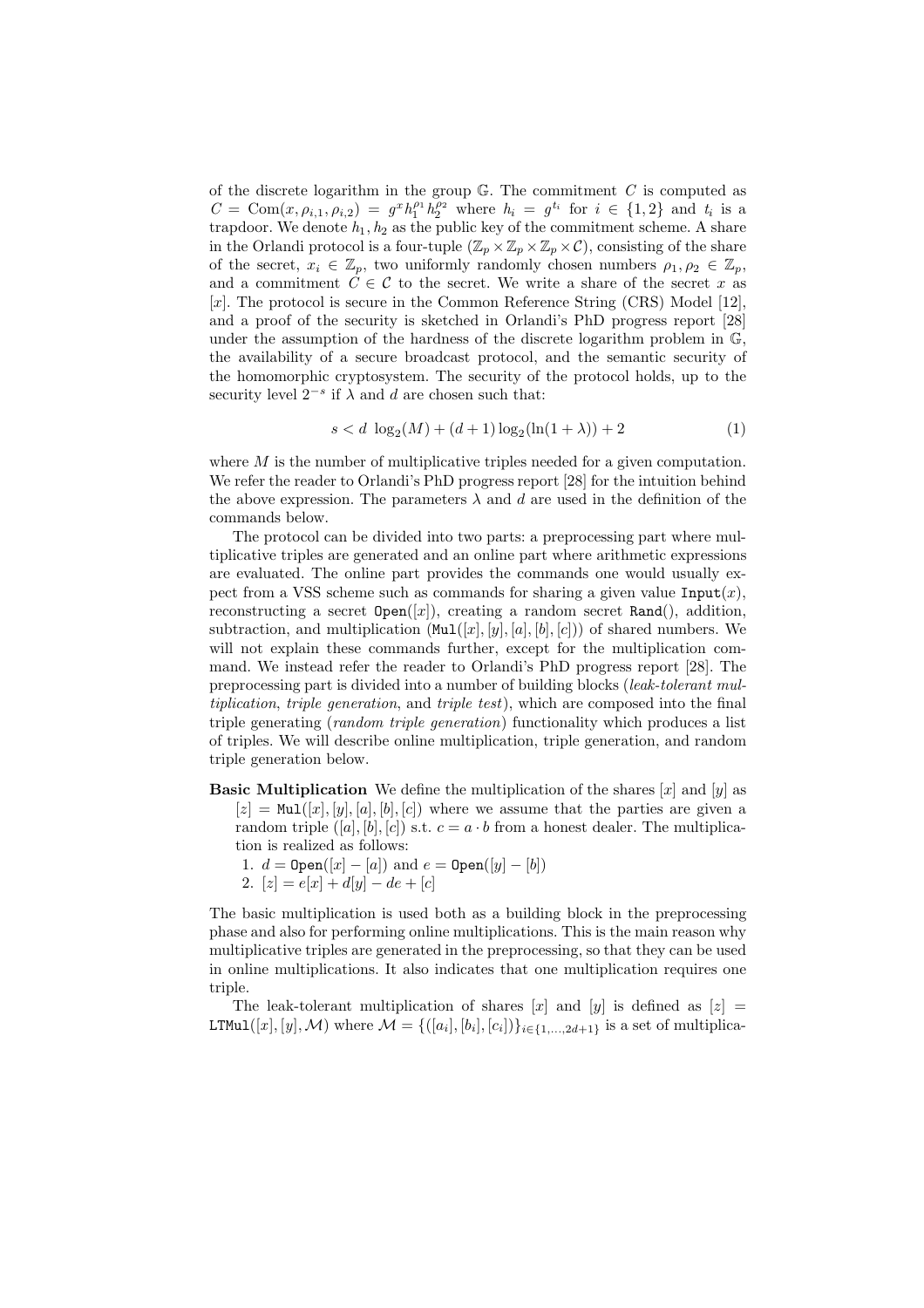tive triples. Leak-tolerant multiplication is an extension of the basic multiplication with the property that if  $d+1$  triples  $(a_i, b_i, c_i)$  are uniformly random in view of the adversary then the protocol leaks no information about  $x, y$ , and  $x \cdot y$ .

TripleGen() generates a triple by having each party first choose random shares [a] and [b] including the needed randomness and the commitments. Second, each party encrypts  $(Enc_{ek<sub>i</sub>}(a<sub>i</sub>))$  his share  $a<sub>i</sub>$  using his public key ek<sub>i</sub> and a homomorphic cryptosystem. Then he broadcasts the encrypted share, the corresponding commitment, and the commitment for  $b_j$ . The share of the product  $[c] = [a] \cdot [b]$  is computed by using the homomorphic property of the received encrypted values to multiply the shares  $[a_i]$  and  $[b_j]$ . The product is then masked with some randomness  $d_{i,j}$  and sent. The share  $c_i$  is then computed by decrypting  $\text{Dec}_{\text{sk}_i}(\gamma_{i,j})$  the product shares, adding them up and subtracting the randomness. The private key of party i is  $sk_i$ .

- Triple Generation The triple generation command TripleGen() creates a multiplicative triple which is shared among the parties. The triple generation is realized as follows:
	- 1. Every party  $P_i$  chooses  $a_i, r_{i,1}, r_{i,2} \in_R \mathbb{Z}_p \times \mathbb{Z}_p \times \mathbb{Z}_p$ , computes  $\alpha_i =$  $Enc<sub>ek<sub>i</sub></sub>(a<sub>i</sub>)$ ,  $A<sub>i</sub> = Com(a<sub>i</sub>, r<sub>i,1</sub>, r<sub>i,2</sub>)$ , and broadcasts them
	- 2. Every party  $P_j$  does:
		- (a) choose  $b_j, s_{j,1}, s_{j,2} \in_R \mathbb{Z}_p \times \mathbb{Z}_p \times \mathbb{Z}_p$ , compute  $B_j = \text{Com}(b_j, s_{j,1}, s_{j,2})$ and broadcast  $B_i$
		- (b) Party  $P_j$  does, for every other party  $P_i$ : choose  $d_{i,j} \in_R \mathbb{Z}_{p^3}$ , compute and send  $\gamma_{i,j} = \alpha_i^{b_j} \text{Enc}_{\text{ek}_i}(1;1)^{d_{i,j}}$  to  $P_i$
	- 3. Every party  $P_i$  does:
		- (a) compute  $c_i = \sum_j \text{Dec}_{sk_i}(\gamma_{i,j}) \sum_j d_{i,j} \text{ mod } p$
		- (b) pick  $t_{i,1}, t_{i,2} \in \overline{R} \mathbb{Z}_p \times \mathbb{Z}_p$ , compute and broadcast  $C_i = \text{Com}(c_i, t_{i,1}, t_{i,2})$
	- 4. Everyone computes  $(A, B, C) = (\prod_i A_i, \prod_i B_i, \prod_i C_i)$
	- 5. Every party  $P_i$  outputs:
		- $([a]_i, [b]_i, [c]_i) = ((a_i, r_{i,1}, r_{i,2}, A_i), (b_i, s_{i,1}, s_{i,2}, B_i), (c_i, t_{i,1}, t_{i,2}, C_i))$

The computation inside encrypted values gives rise to the requirement that the modulus of the cryptosystem  $N$  must be much larger than the modulus of the shares and the commitment scheme  $p$ . This is not an issue in practice because the key size of a factorization based cryptosystem is usually much bigger than the order of the group of points on an elliptic curve, if the same level of security is to be obtained.

The triple test command TripleTest() creates one multiplicative triple from two. The first triple is used to check the correctness of the second triple. This removes the risk of overflow in the encrypted computation in TripleGen() with overwhelming probability. The overflow may occur due to the differrence in the modulus of the cryptosystem and the shares and the commitment scheme.

Random triple generation RandomTriple() creates a set of multiplicative triples  $\mathcal M$  of size  $M$ , which we call the *result set*. The result set is created by first generating a larger *distillation set*  $D$  of triples using  $Tripletest()$ . The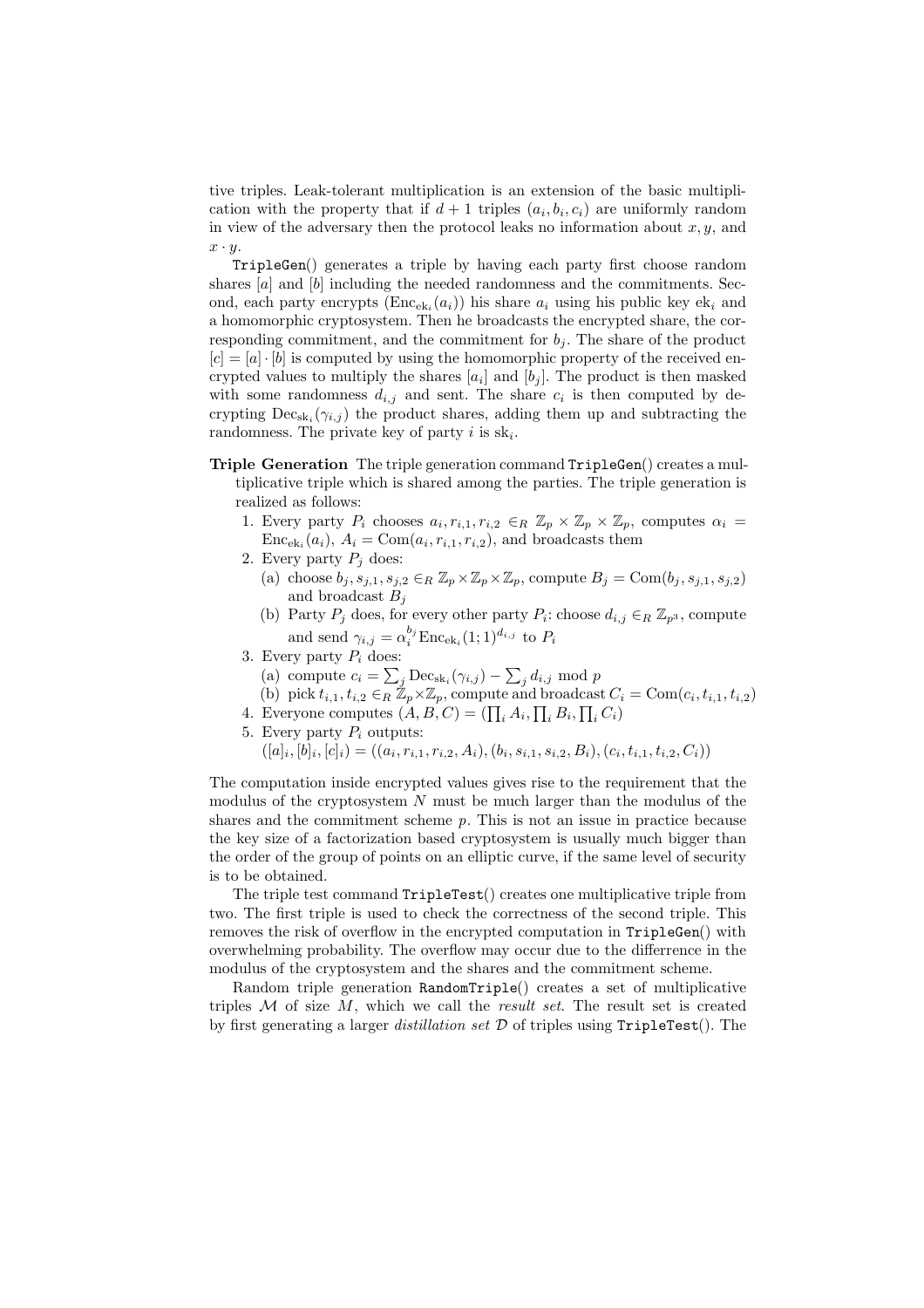size of the distillation set depends on the security parameter and  $M$ . The result set is distilled from the distillation set by first choosing a uniformly random subset called the test set  $\mathcal{T} \subset \mathcal{D}$  of size  $\lambda(2d+1)M$ . The triples in the test set are checked for correctness, and if any inconsistency is detected the protocol is aborted. Second the remaining triples  $\mathcal{D}\setminus\mathcal{T}$  are partitioned into M random sets of size  $(2d+1)$ . The result set is generated using these sets and the  $\mathcal{F}_{\text{PP}}(\text{rand}, \ldots)$ functionality.

- Random Triple Generation The implementation of the random triple generation command RandomTriple() creates a set  $\mathcal M$  of multiplicative triples of size M which is shared among the parties. The random triple generation is realized as follows:
	- 1.  $\mathcal{D} = \emptyset$ . For  $i = 1, ..., (1 + \lambda)(2d + 1)M$  do:  $\mathcal{D} = \mathcal{D} \cup \text{TripleTest}()$
	- 2. Coin-flip a subset  $\mathcal{T} \subset \mathcal{D}$  of size  $\lambda(2d+1)M$
	- 3. For all  $i \in \mathcal{T}$  the parties reveal the randomness used for TripleTest()
	- 4. Check that the randomness is consistent with the view. Check that  $a_i, b_i < p$  and  $d_{i,j} < p^3$ . Abort otherwise.
	- 5. Partition  $\mathcal{D}\setminus\mathcal{T}$  in M random subsets  $\mathcal{D}_i$  of size  $(2d + 1)$
	- 6. For  $i = 1, ..., M$  do:
		- (a)  $[a] = \mathcal{F}_{PP}(\text{rand}, \ldots), [b] = \mathcal{F}_{PP}(\text{rand}, \ldots), [r] = \mathcal{F}_{PP}(\text{rand}, \ldots)$
		- (b)  $[c] = \text{LTMul}([a], [b], \mathcal{D}_i)$  and  $\text{Open}([c] + [r])$
		- (c) Add  $([a], [b], [c])$  to M

The  $\mathcal{F}_{PP}(\text{rand}, \ldots)$  functionality used in the random triple generation creates a random share using the  $\prod_{\mathrm{comm}}$  protocol described in Chapter 4 of Orlandi's PhD progress report [28]. The difference between using the Rand() function and the  $\mathcal{F}_{\mathrm{PP}}$  functionality is twofold. First, they differ in the security model of the overall protocol. If one uses the Rand() function then the protocol provides stand-alone security [11] whereas if one uses the  $\mathcal{F}_{\text{PP}}$  functionality then it is secure in the CRS model. Second, they differ in speed. The Rand() function is faster than the  $\mathcal{F}_{\text{PP}}$  functionality because the latter generates random shares using Universal Composable commitments whereas the first does not. In the implementation we use the Rand() function and thus achieve stand-alone security.

In the original protocol it is assumed that the public key for the commitment scheme is provided to the parties by a trusted third party (TTP), so that the key is randomly chosen. However in a real world setting, where the parties don't trust each other, it might not be the case that there is a single TTP that all parties trust. Other ways of generating the public key might include: measuring some physical random quantity, running a coin-flip protocol, or modeling a hash function with a random oracle (e.g. the first party can choose a random string r and publish  $(r, H(r))$  and everyone parses  $H(r)$  as the public key). The security of the whole protocol will reflect the security of the method used to generate the public key.

## 3 Implementation of the Orlandi Protocol

In this section we describe how we implemented the Orlandi protocol using VIFF, the Virtual Ideal Functionality Framework [14, 32]. VIFF is an open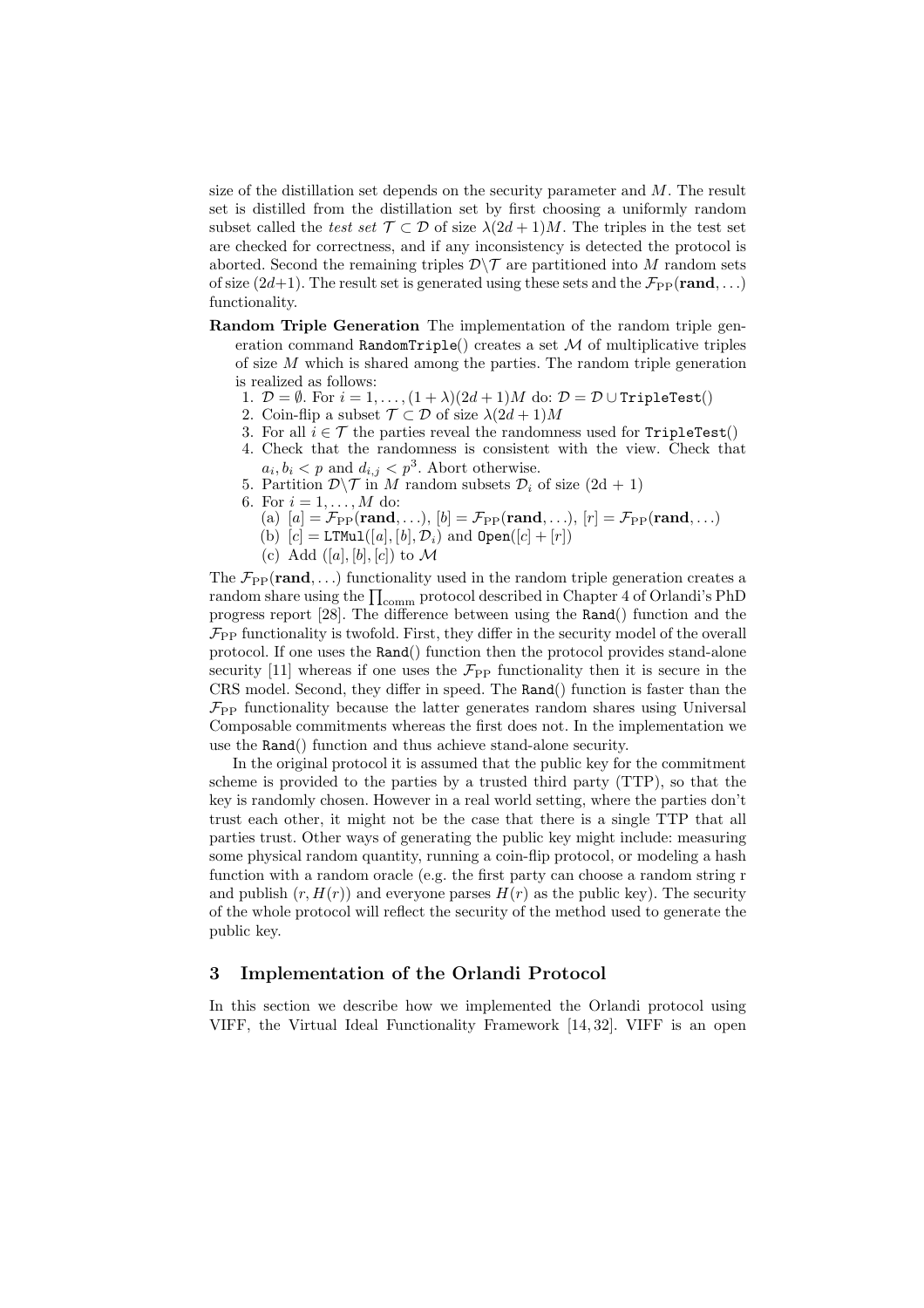source framework implemented in Python for executing general multiparty computations. It is possible to extend VIFF with new protocols for evaluation of arithmetic circuits. Such protocols are called runtimes in VIFF lingo and are materialized by the Runtime class, which new runtimes must subclass. A share in VIFF is represented by instances of the Share class. A Share instance represents a value to be compute in the future, and one can attach callbacks which will be executed once the share gets a concrete value. A share in the Orlandi protocol is represented using the OrlandiShare class which extends Share . The concrete value held by an OrlandiShare form a tuple as described in Section 2.

The Orlandi protocol is implemented as the OrlandiRuntime, a subclass of Runtime and as such overloading the usual addition, subtraction and multiplication operators. It also provides some further methods largely corresponding to the commands described in Section 2. The implementation of the various commands follows the protocol closely, except that we combine steps and/or schedule them in parallel whenever possible. An example where we combine steps is step 1, 2.a, and 2.b of TripleGen() where we save one broadcast operation. An example of scheduling operations in parallel is the TripleTest() command where two TripleGen() commands are scheduled in parallel with one Open() and a Rand() command.

To speed-up the computation it can be observed that in step 2.c of the TripleGen() function that  $\text{Enc}_{\textup{ek}i}(1;1)$  will result in  $g^{N+1}$  when encrypting with the Paillier system. Hence,  $\gamma_{ij}$  can be computed by using a simultaneous multiexponentiation method as described in Section 5 i.e.  $\gamma_{ij} = \alpha_i^{b_j} (g^{N+1})^{d_{ij}}$ . In addition, when using homomorphic properties of the Paillier cryptosystem, step 3.a can be rewritten to  $c_{ij} = \text{Dec}_{sk}(\prod_j \gamma_{ij} \mod N^2) - \sum_j d_{ij}$ , which results in just doing one exponentiation in total instead of one per party.

The security of the Orlandi protocol is based on the assumptions, of the hardness of the discrete logarithm of the group used and the presence of a broadcast channel. We satisfy the hardness assumption of the discrete logarithm by computing the commitments in a group defined by an elliptic curve over the field  $\mathbb{F}_p$ with prime p of 192-bits with the generator g and the public key  $h_1, h_2$  which consists of points on the curve. We have implemented the commitment scheme as a Python C extension using the industry strength PrimeInk ECC library v. 6.4.0 [1]. The main obstacle was the conversion from integers in base  $2^{15}$ , which is used as the internal representation of arbitrary precision integers in Python, to base  $2^{32}$  which is the representation used by PrimeInk ECC. The broadcast channel assumed by the Orlandi protocol is implemented using an instance of the weak-crusader broadcast. The weak-crusader broadcast is a variant of the crusader broadcast [16] where we allow a malicious adversary to make some honest parties output a message while others abort. The crusader broadcast is not needed in the Orlandi case since the protocol is already vulnerable to denial of service attacks, e.g. an adversary can just refrain from sending messages at all. By relaxing the requirements on the broadcast protocol we also get a more efficient implementation since we do not need a signature scheme. The protocol consists of two rounds. In the first round the senders send a value to each of the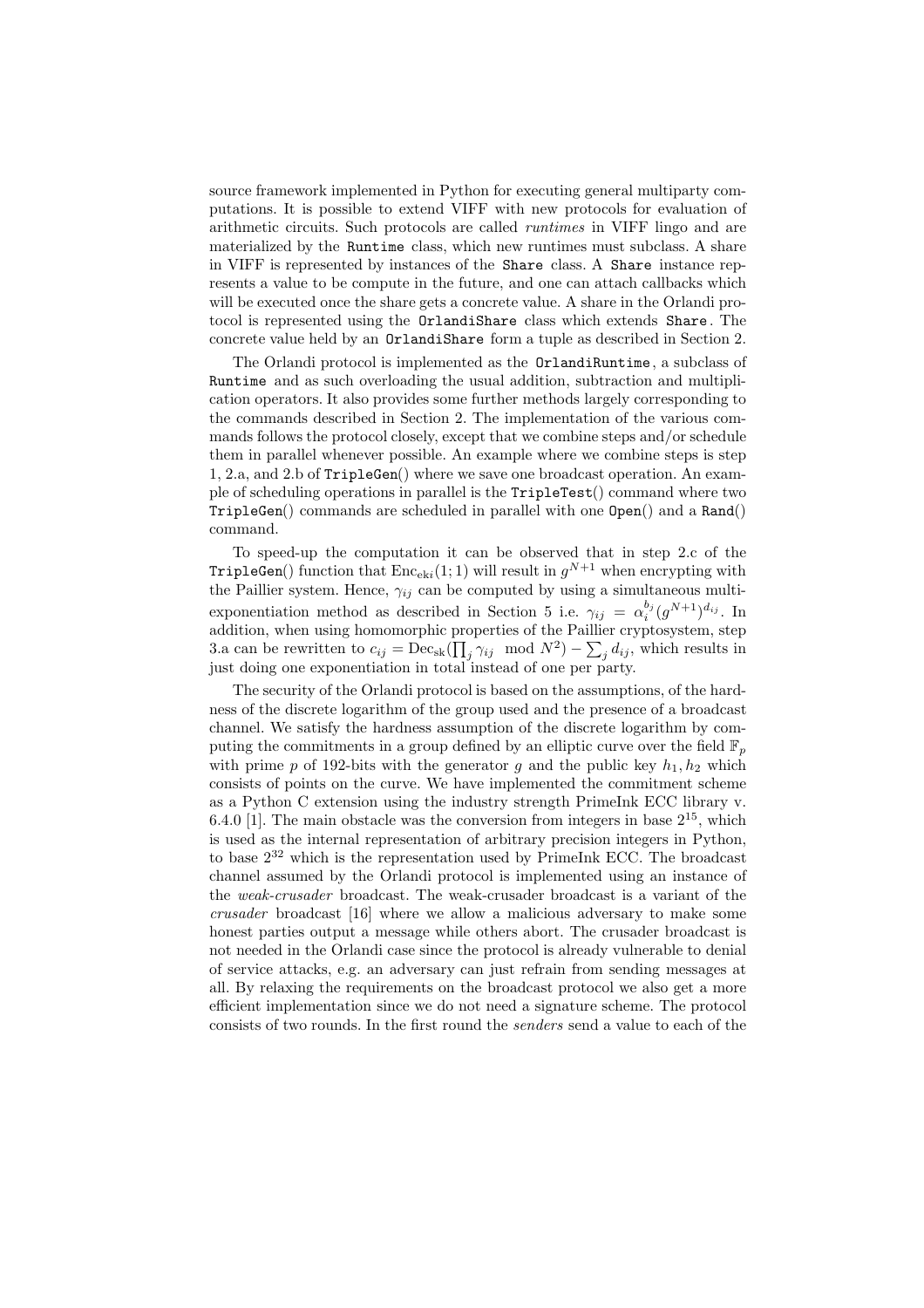receivers, who then computes a collision resistant hash of the received value, and sends it to the other receivers in the second round, who check the correctness. We generally use the broadcast protocol in the implementation for broadcasting from a set of parties to all parties, except for the share reconstruction command in the case where only some subset of the parties should learn the output.

**Broadcast**  $ls = broadcast(value, senders, receivers)$ , where the result  $ls$  is a list of received values.

- 1. Each party  $P_i \in senders$  sends value to every party  $P_i \in receivers$
- 2. Every party  $P_i$  in *receivers* computes a collision resistant hash on the received value and sends the hash to every other party in receivers
- 3. Each party in receivers checks that the received hash is equal to the hash computed by the party in the previous step, and returns value if true, or aborts if not

### 4 Benchmarks

In this section we describe how we have benchmarked our implementation with various levels of optimization, and discuss the results. We have chosen to benchmark the three commands Mult , TripleGen, and RandomTriple, because the other commands are not much different than the commands in a standard additive secret sharing scheme. Mult and TripleGen are straightforward to benchmark since they do not depend on the security parameter. The execution of RandomTriple on the other hand depends on the security parameter and the needed number of triples.

The RandomTriple command generates a set of triples which is distilled into a smaller set that is the result of the command. The total number of triples generated is  $(1 + \lambda)(2d + 1)M$  where M is the size of the result set, and  $\lambda$  and d have to satisfy Equation 1. The overhead of distilling M triples is  $(1 + \lambda)(2d +$ 1)−1, and it is clear from Equation 1 that the overhead increases as the security parameter goes up, but also that it decreases as the number of needed triples M increases. This gives two interesting dimensions along which to investigate the execution time.

It is infeasible to benchmark every possible combination of security parameter and number of triples so we chose the security parameter values 1 (covert security  $[2]$ , 16, and 21, and 5, 10, and 30 triples, because they are representative and feasible for the interval of interesting security parameters [1, 32]. They are feasible in the sense that they can be computed in a reasonable amount of time. We have chosen  $\lambda$  and  $d$  such that the overhead is minimal.

The benchmarks are created using the VIFFBench Framework [33], which automates benchmarking of VIFF protocols. The benchmarks are defined as a small program parametrized with the number of parties and the VIFF repository revision. The results are automatically stored in a relational database. We have chosen to hardwire to numbers  $t_1, t_2$  into the implementation, in order to avoid unnecessary complexity. The numbers are used to compute the public keys (as  $g^{t_1}, g^{t_2}$ ) for the commitment scheme. This breaks the security of the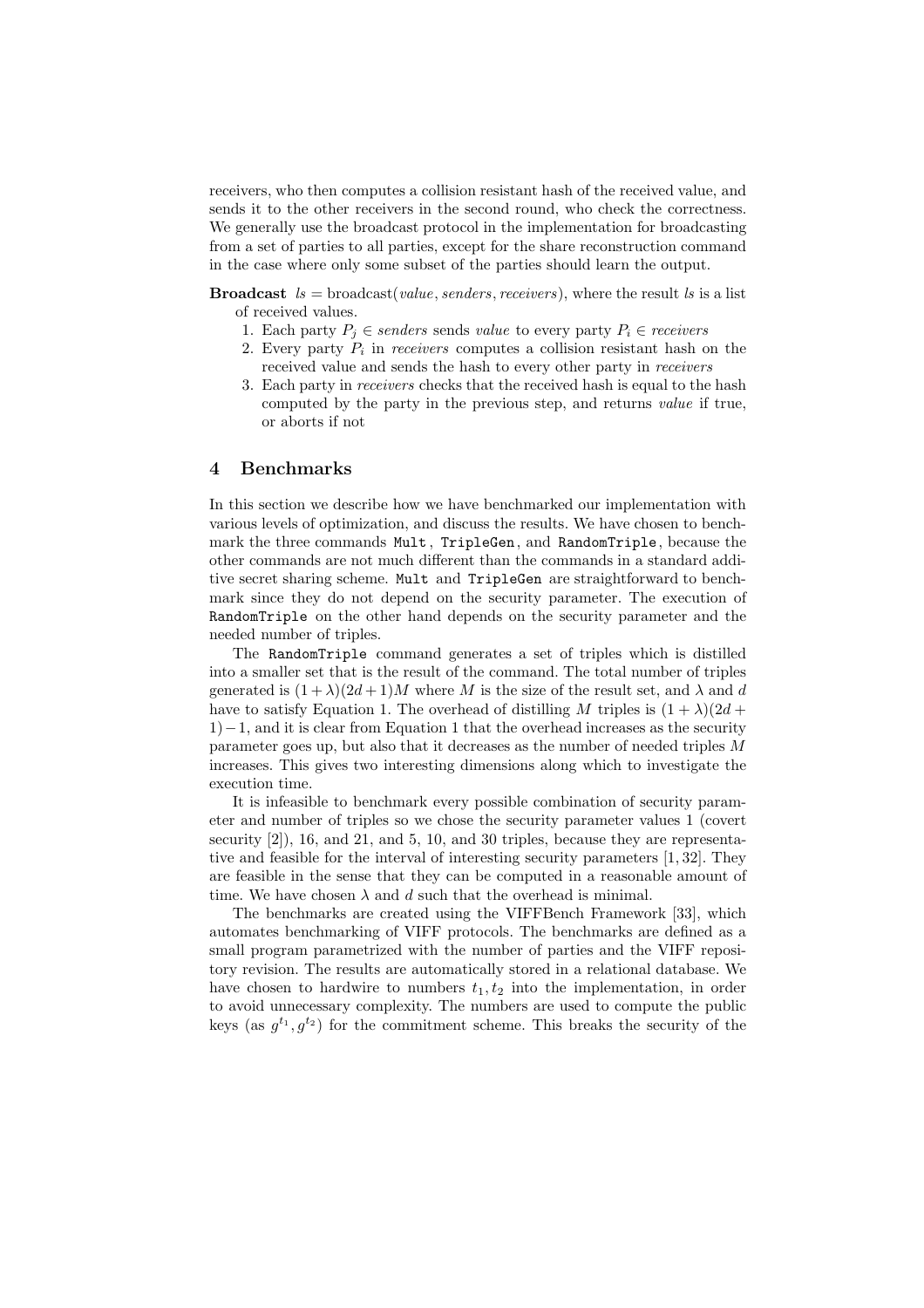implementation if one is to use the implementation for practical applications. It does, however, not influence the efficiency of the commands, because the key can be computed in a setup phase, before the preprocessing phase. We have performed three benchmarks which were executed for each of the VIFF revisions containing significant improvements to the commands. Except for random triple generation which is only benchmarked for revision 1435. The online multiplication benchmark consist of 100 multiplications run in parallel. If we only executed one multiplication we would get too close to the resolution of the system clock that it would affect the precision of our measurements. The triple generation and the random triple generation benchmarks, on the other hand, only execute one invocation of the corresponding commands, because the execution time is much longer. For each revision we have repeated each benchmark 50, 50, and 1 times for online multiplication, triple generation, and random triple generation, respectively, in order to eliminate random noise. Executing the random triple generation 50 times for each revision would be prohibitively time consuming. All the benchmarks are performed using 1024-bits key size for the Paillier cryptosystem. We do not investigate how the implementation behaves as the latency on the network changes. The benchmarks were performed by using up to 10 identical computers equipped with 1 GHz dual-core AMD Opteron 2216 processors with 2x1 Mb level 2 cache and 2 Gb RAM each. The hosts are running Red Hat Enterprise Linux 5.2 on a 64-bit x86 architecture and were connected using gigabit Ethernet with a round-trip latency of 0.104 ms. One of the machines was chosen as the coordinator, whose responsibility it was to distribute and execute the benchmarks on the needed subset of the nine other machines. VIFFBench chooses the subset randomly.

#### 4.1 Benchmark Results

The results of the basic multiplication benchmarks are shown in Table 1 where the average execution time for one multiplication is presented for two to nine parties along with the standard deviation. We clearly see that the implementation is efficient and achieves 15.9 ms per multiplication for three parties. The Figure also shows that the average execution time increases linearly as the number of parties increases which is as expected due to the broadcast. A multiplication basically consists of two Open() operations with execution time linear in the number of parties. The execution time for two parties is not as expected. Based on the protocol we would expect it to be faster than for three parties, but the measurements shows that it is slower than for three, four, five, six, and even seven parties. We contemplate that the cause of this anomaly is that for two parties the implementation is CPU bound and not network bound as we have observed for three parties. The standard deviations are large compared to the measurements, and indicates some variation in our measurements. However the timings are meaningful and the basic multiplication is useful in practice even if we take the standard deviation into account.

Table 2 shows the average execution time of triple generation for two, three, and nine parties and the data is visualized as a graph in Figure 1. We only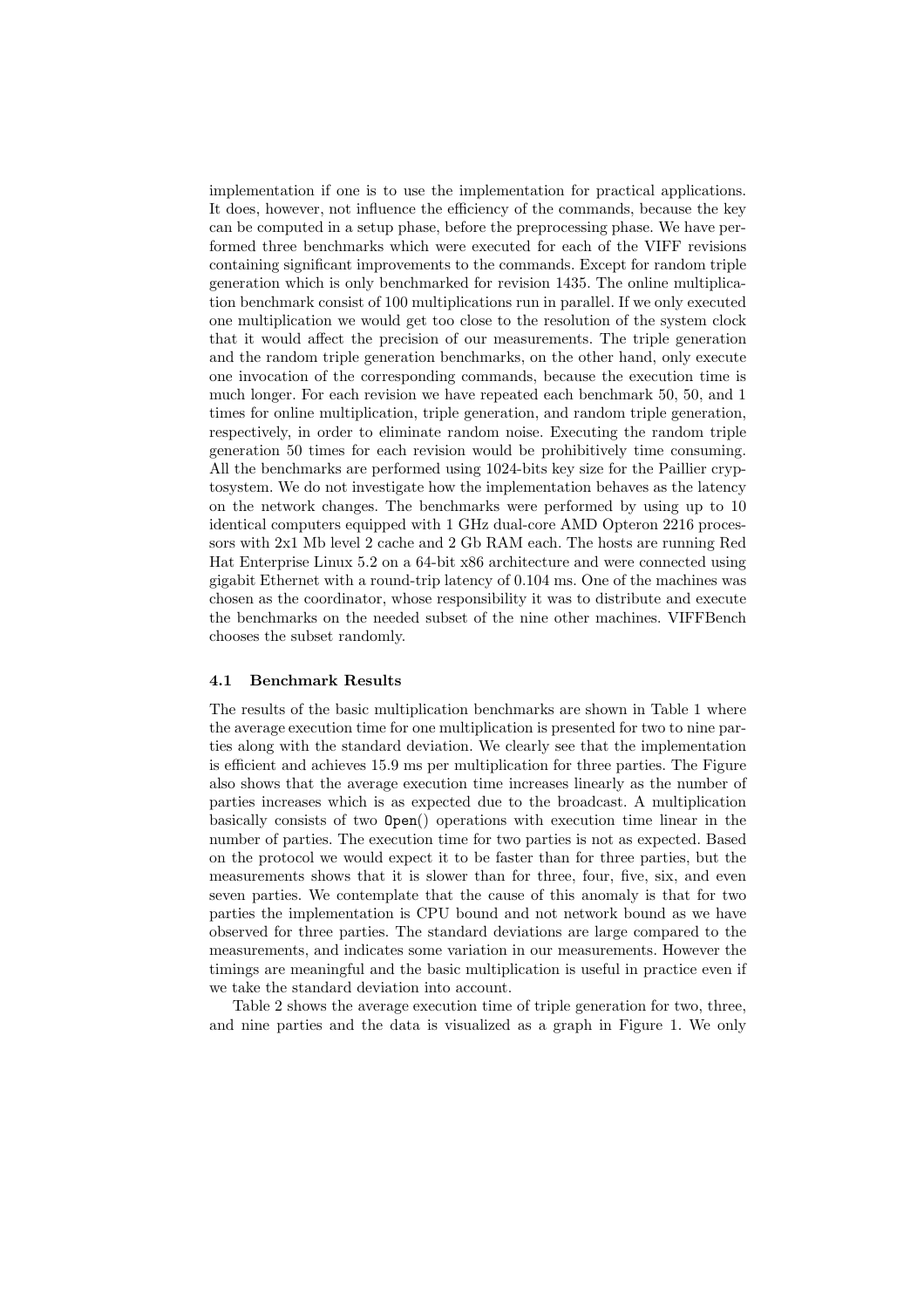| parties     |      |      |     |                            |           |     |      |
|-------------|------|------|-----|----------------------------|-----------|-----|------|
| time (ms)   | 27.4 | 15.9 |     | $19.7 \mid 22.8 \mid 25.6$ | 26.7 28.2 |     | 35.9 |
| stdvar (ms) | 0.1  | 3.5  | 4.7 | 6.7                        |           | 8.1 |      |

Table 1. The average *execution time* in ms. of selected Basic Multiplication benchmarks as function of the number of parties.

show a subset of our measurements, please see the extended version of this paper [18] for the full set of measurements. We have benchmarked different revisions of our implementation corresponding to the various optimizations we have performed. Revision 1231 is the initial unoptimized implementation which uses the implementation of Paillier in VIFF, revision 1355 in-lined step 1, 2.a, and 2.b of TripleGen(), 1370 uses our efficient implementation of the Paillier cryptosystem, 1393 moves step 2.c into C, 1399 moves step 3.a into C, and 1400 is a minor technical optimization.

The performance of the final revision is below 200 ms for all but two and four parties. This is encouraging for practical uses of the protocol. Based on the definition of TripleGen() we would expect to see the execution time increase linearly  $(\mathcal{O}(n))$  in the number of players n. This is also the case until revision 1393. One explanation is that random noise is more dominant when the measured time is small. We again see that two parties are slower than even nine parties, but it seems like the anomaly is introduced in revision 1370, where we use a more efficient implementation of Paillier. This is consistent with our earlier observation that the two party case is CPU bound and the other are network bound. It is clear from Figure 1 that the use of an efficient implementation of Paillier gives a substantial improvement of the execution time and is the main contributor to the efficiency of the Orlandi implementation. The Figure shows that rewriting step 2.c in C gives a larger performance increase then rewriting step 3.a does, which is as we would expect. Step 2.c is more computational intensive. The improvements we have done in the Python code in revision 1355 and 1400 are dwarfed by the other improvements.

| parties        |        | 1231   | 1355   | 1370  | 1393  | 1399  | 1400  |
|----------------|--------|--------|--------|-------|-------|-------|-------|
| $\overline{2}$ | time   | 3519.6 | 3519.6 | 894.6 | 243.8 | 226.5 | 224.2 |
| $\overline{2}$ | stdvar | 1.0    | 0.8    | 3.2   | 0.9   | 0.7   | 0.7   |
| 3              | time   | 3972.7 | 4012.1 | 376.3 | 155.0 | 168.3 | 170.9 |
| 3              | stdvar | 94.8   | 157.4  | 72.1  | 59.2  | 35.9  | 38.2  |
| 9              | time   | 8937.4 | 8849.7 | 846.9 | 237.0 | 188.9 | 188.4 |
| 9              | stdvar | 460.2  | 281.2  | 27.0  | 36.5  | 20.7  | 29.0  |

Table 2. The average *execution time* in ms. of triple generation as a function of *number* of parties.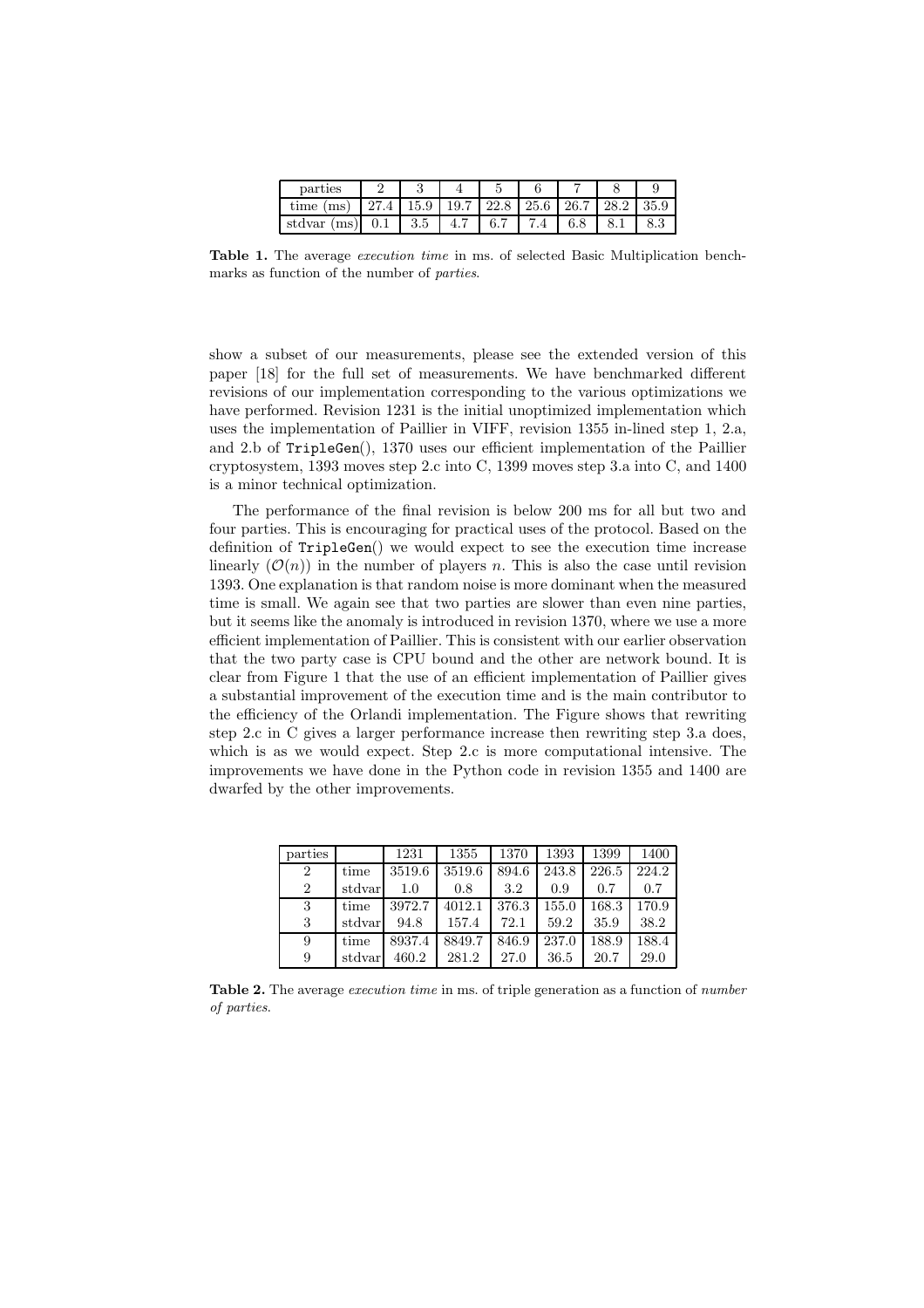

Fig. 1. The average *execution time* in ms. of selected Triple Generation benchmarks as a function of the changes to the implementation.

Table 3 shows the average execution time of random triple generation defined in revision 1435 for two, three, and nine parties. The full set of measurements can be found in the extended version of this paper [18]. One would expect the benchmarks to show that the execution time per triple increases as the security parameter increases  $(\mathcal{O}(d \log \ln(\lambda)))$  and decreases as the number of triples increases. The measurements shows that the execution time increases as the security parameter increases. And, in most cases the execution time also decreases as the number of triples increases. Random noise may explain the cases where we do not see the a decrease in execution time. We have only run the benchmarks once for each combination of security parameter and number of triples due to time considerations.

| $\mathcal{S}_{0}$ |       |       |       |        | 16     | 16     | 21     | 21     | $\mathcal{D}$ |
|-------------------|-------|-------|-------|--------|--------|--------|--------|--------|---------------|
|                   |       | 10    | 30    |        |        | 30     |        | 10     | 30            |
| ച                 | .872  | .511  | 1.370 | 15.879 | 15.157 | 11.641 | 20.959 | 16.560 | 16.453        |
| $\Omega$<br>Û     | .598  | 0.952 | 1.059 | 11.796 | 11.883 | 10.944 | 16.931 | 15.981 | 15.269        |
| 9                 | 2.238 | 1.799 | 1.794 | 25.931 | 24.444 | 25.638 | 31.901 | 32.572 | 37.545        |

Table 3. The average execution time in seconds of random triple generation as a function of parties  $(2, 3, \text{ and } 9)$ , security parameter, and number of triples.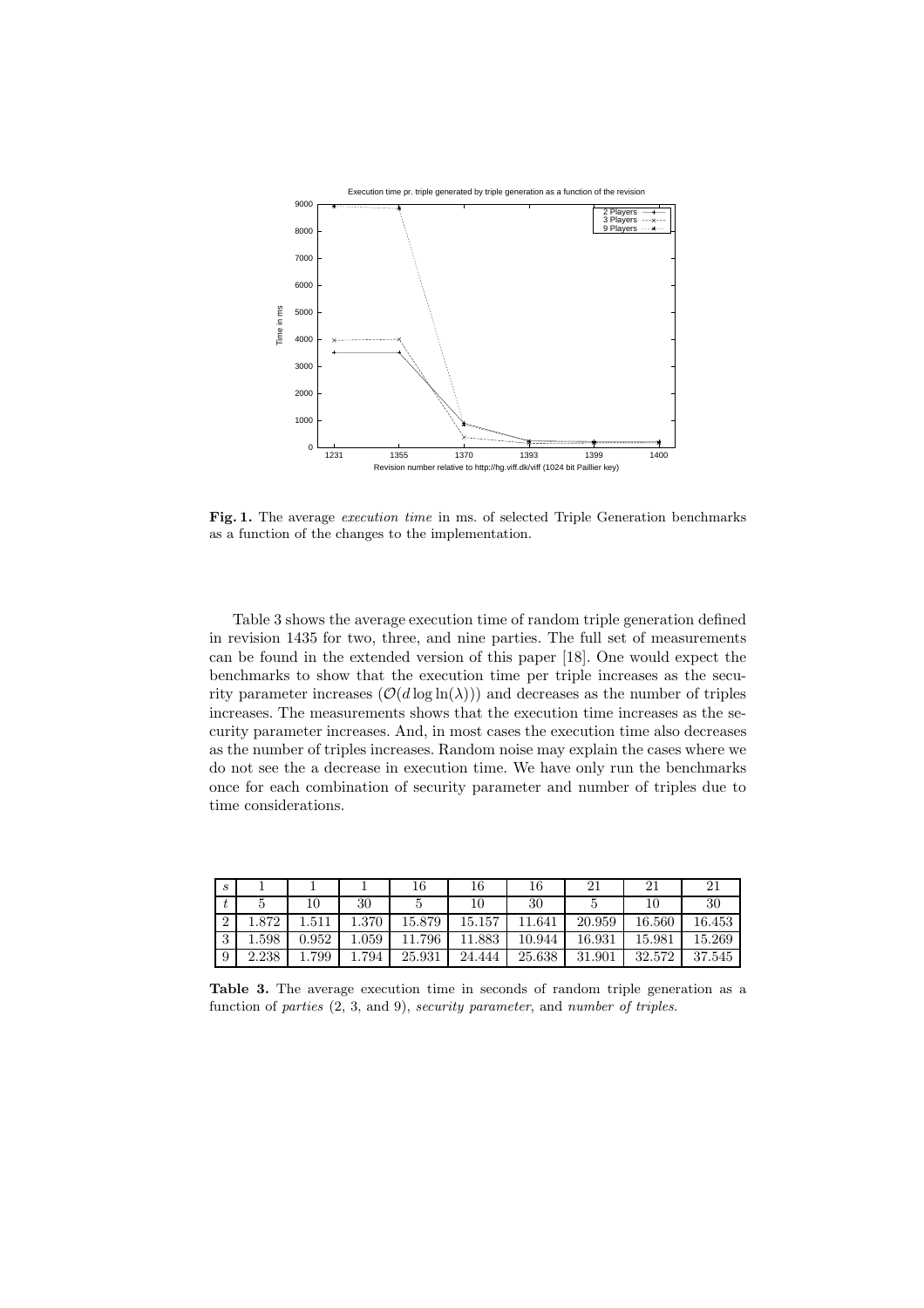#### 4.2 Performance Comparison

We are aware of two other implementations of secure multiparty computation protocols with active security: A protocol by Damgård, Geisler, Krøigaard, and Nielsen (DGKN) which has been implemented in VIFF [14], and a protocol by Lindell, Pinkas, and Smart (LPS) [22]. The performance of these implementations cannot be directly compared to the performance of the Orlandi protocol since they rely on different security models and the benchmarks have been executed on different hardware. However, in this section we will try to elaborate on the difference between the performance of the systems.

The DGKN protocol provides evaluation of arithmetic circuits and is secure against an adaptive active adversary up to a threshold of  $n/3$  corrupted parties. An adversary may halt the computation up to a synchronization point, not after - in which case termination is guaranteed. The LPS protocol is a 2-party protocol for evaluation of boolean circuits. The Orlandi protocol is a full-threshold multiparty protocol. Both the Orlandi and the LPS protocol are secure against a static active adversary, the security is based on cryptographic assumptions, and they are "unfair" in the sense that a corrupt party can prevent honest parties from getting any result while the corrupt party get results himself.

It is difficult to make a direct comparison between our results and those reported for the LPS protocol, since they do not benchmark multiplications, but rather comparisons of 16-bit integers.

Results have been reported for the DGKN protocol for 4, 7, 10, 13, 16, 19, 22, and 25 parties. If we compare the numbers for 4 and 7 parties, which is the setups we have numbers for, then DGKN takes 4 and 6 ms which is only a factor 5 (roughly) better than our results for the online case. Whereas in the preprocessing case the DGKN uses 5 ms and 22 ms in the best case, which is a factor 80-240 better then our implementation even with the smallest security parameter. Based on these numbers our implementation may seem inferior, but remember that the Orlandi protocol provides full threshold. And the benchmarks show that it is possible to use the Orlandi protocol in practice.

## 5 High-performance Paillier

Various non-deterministic cryptosystems have been proposed based on randomized encryption schemes which encrypt a message  $m$  by raising a base  $q$  to the power  $m$  and suitably randomizing this result  $[5, 15, 17, 26, 27, 29]$ . The security of these systems is based on the intractability of various "residuosity" problems. As an important consequence of this encryption technique, those schemes have homomorphic properties. These homomorphic properties enable computation on ciphertexts without knowing the context. This allows for a wide spread of applications such as secure multiparty computations, like Orlandi's protocol. In this section we discuss the Paillier cryptographic system and its implementation and optimization.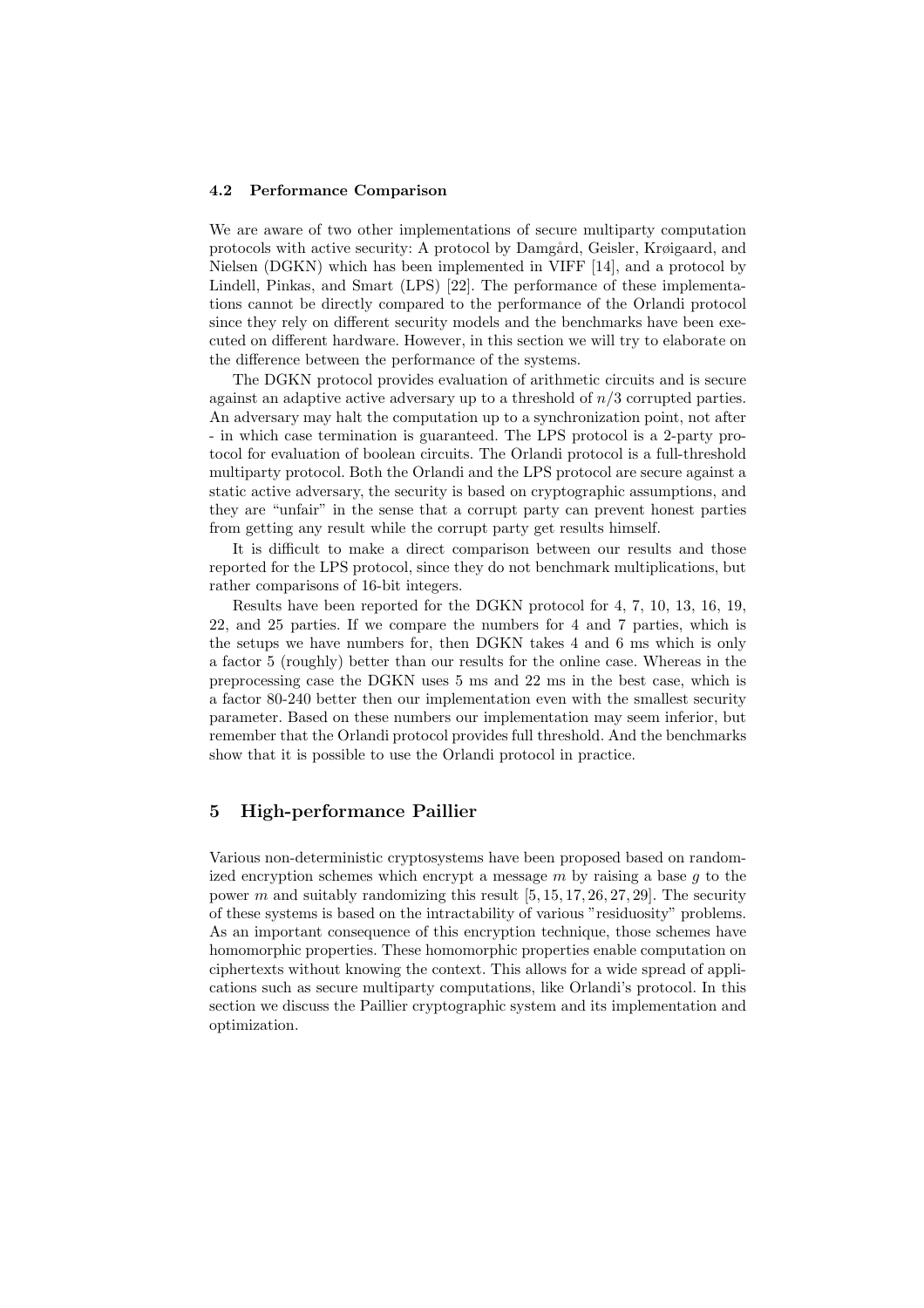Key Generation Let N be a RSA modulus  $N = pq$ , where p and q are large prime integers. Let  $g \in \mathbb{Z}_{N^2}^*$  be chosen such that its order is a multiple of N. Let  $\lambda(N)$  = lcm(p – 1, q – 1). The public key is  $(g, N)$ , and the private key is  $\lambda(N)$ 

Encryption To encrypt a message  $m \in \mathbb{Z}_N$ , randomly chose  $r \in \mathbb{Z}_N^*$  and compute the ciphertext  $c = g^m r^N \mod N^2$ .

Decryption The decryption of c is defined by  $\frac{L(c^{\lambda} \mod n^2)}{L(g^{\lambda} \mod N^2)}$  mod N Where the  $L(\mu)$ function is defined as  $\frac{\mu-1}{N}$  and takes inputs of  $S_N = \{u < N^2 \mid u = 1 \mod N\}.$ 

Fig. 2. The main variant.

#### 5.1 Description of the Paillier Schemes

Paillier has presented multiple closely related cryptosystems [29, 30]. We will focus on the main- and subgroup variants of these cryptosystems shown in Figure 2 and 3, respectively. The subgroup variant is slightly different as it computes residues in a subgroup of order  $\lambda(N)$ .

#### 5.2 Paillier Performance Evaluation

A common task in implementations of many public-key cryptosystems is multiexponentiation in commutative groups. This is also the case for the Paillier cryptosystem, namely computing  $g^m r^N \mod N^2$  for the main variant and  $g^m (g^N)^r$  $\text{mod } N^2$  for the subgroup. Many algorithms have been proposed to speed-up the computation a single exponentiation  $[10, 24, 25, 35, 21]$ . These algorithms can be modified to compute a product over of multiple exponentiations in such a way that it is faster then a product of single exponentiations. In the following subsections we show how to reduce this overhead with different simultaneous multi-exponentiation algorithms.

The simultaneous  $2^k$ -ary method was first introduced by Brauer [10], the idea behind the method is slicing the binary representation of an exponent into pieces using a windows of length k and processing the exponent in a larger basis. For each evaluation of the exponent the intermediate results get raised by power

- Key Generation Let N be a RSA modulus  $N = pq$ , where p and q are large prime integers. Let  $\lambda(N) = \text{lcm}(p-1, q-1)$  and choose  $\alpha$  such that it divides  $\lambda(N)$ . Let  $h \in \mathbb{Z}_{N^2}^*$  such that is has maximal order of  $n\lambda(N)$ , and  $g = h^{\lambda/\alpha} \mod N^2$ . The public key is  $(g, N)$ , and the private key is  $\alpha$
- Encryption To encrypt a message  $m \in \mathbb{Z}_N$ , randomly chose  $r \in \mathbb{Z}_N^*$  and compute the ciphertext  $c = g^{m+r\cdot N} \mod N^2$ .

Decryption The decryption of c is defined by  $m = \frac{L(c^{\alpha} \mod N^2)}{L(g^{\alpha} \mod N^2)}$  mod N Where the  $L(\mu)$  function is defined as  $\frac{\mu-1}{N}$  and takes inputs of  $S_N = \{u \lt N^2 \mid u = 1\}$ mod  $N$ .

Fig. 3. The subgroup variant.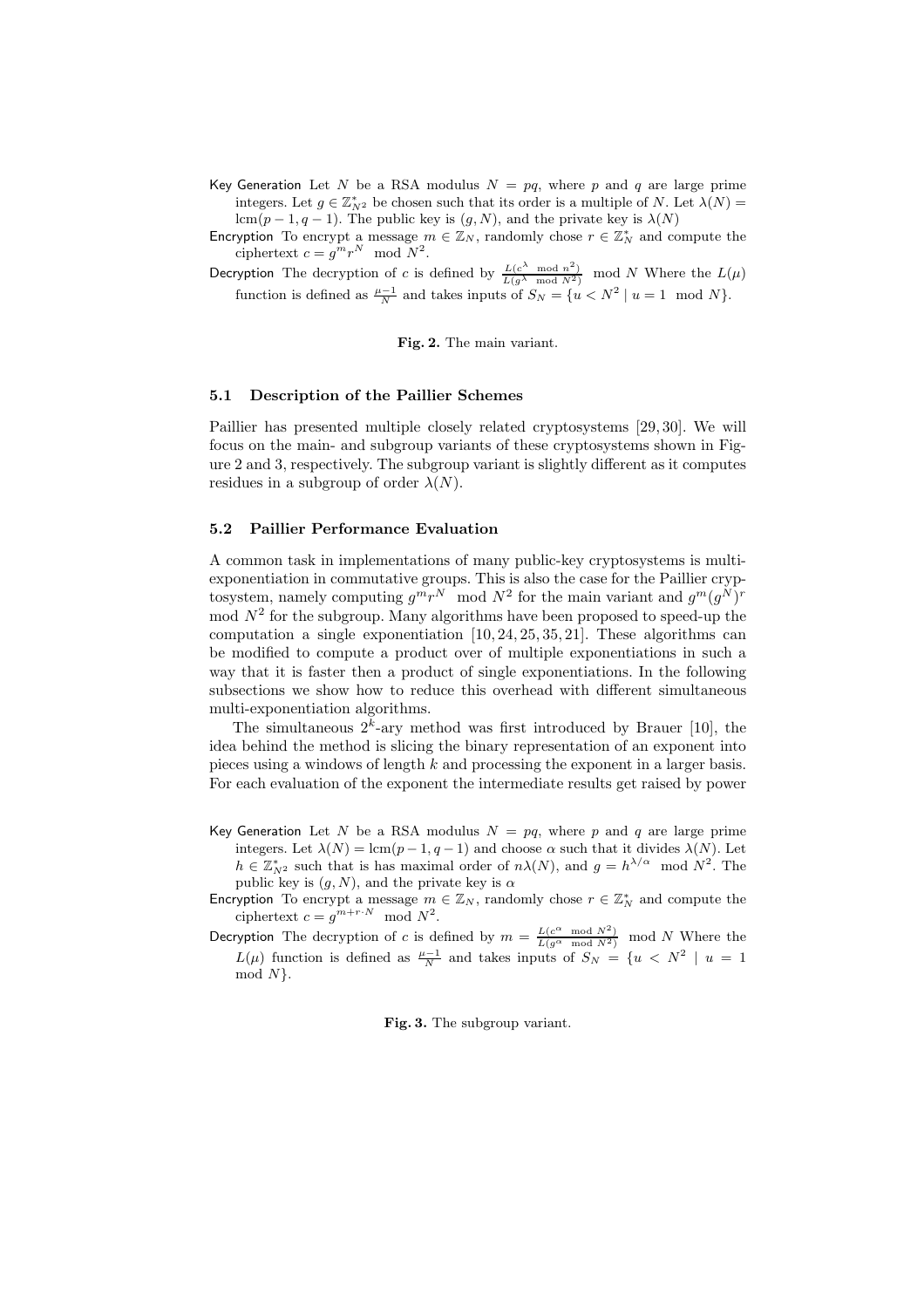Algorithm 1  $2^k$ -ary Method

Require:  $aux_a, aux_b, b = 2^k - 1, e_1, e_2$ **Ensure:**  $g_1^{e_1} \cdot g_2^{e_2} \mod n$  $A \leftarrow 1$ for  $j = \lfloor (b-1)/w \rfloor w$  down to 0 do  $A \leftarrow A^{2^k}$ if  $(e_1[j+w-1\ldots j])$  $A \leftarrow A \cdot aux_{g_1}[e_{1,j+1}, e_{1,j+2}, \ldots e_{1,j+w-1}]$ if  $(e_1[j + w - 1 \dots j])$  $A \leftarrow A \cdot aux_{g_2}[e_{2,j+1}, e_{2,j+2}, \ldots e_{2,j+w-1}]$ 

of  $2<sup>k</sup>$  and multiplied by its base raised to the power of the evaluated bits in the exponent. The powers  $\{0, 1, 2, \ldots, 2^k - 1\}$  of base g are precomputed in an auxiliary table.

In order to make the  $2^k$ -ary method evaluate two powers at the same time (i.e.  $g_1^{e_1} g_2^{e_2} \mod n$ ). Two separate auxiliary tables with there powers of  $g_1$  and  $g_2$  are required. Each time both exponents get evaluated at the same time. First the intermediate result is raised to  $2<sup>k</sup>$  and is multiplied by each separate base raised to the power of the evaluated bits from the corresponding exponent. This saves a squaring for every bit that is evaluated.

The simultaneous  $2^k$ -ary matrix method is a slight modification of the simultaneous  $2^k$ -ary method. The main difference is the computation of the auxiliary table which consists of a  $k \times k$  table entries which holds for  $0 \lt i, j \lt 2^k - 1$ the product of  $g_1^i g_2^j$  in entry  $aux[i][j]$ . Building such a table requires more precomputation, but gives one less multiplication per evaluated window of length k.

The simultaneous sliding window exponentiation method of Yen, Laih, and Lenstra [35] is an improvement of the  $2^k$ -ary method. Just like the  $2^k$ -ary method the sliding window method consists of slicing the binary representation of  $e_i$ into pieces using a window of length  $\omega$  and processing the part one by one. The addition of letting the window slide allows us to skip consecutive zeros in  $e_i$ , while squaring the intermediate result. As a result, evaluation of two even exponents are avoided, and computation of the entries of these entries in the auxiliary table can be avoided. This results in a generally faster algorithm for evaluating exponents.

To evaluate two exponents simultaneously we apply the same trick as for simultaneous  $2^k$ -ary method. But with the change that we check if both evaluated bits are zero. Additional bookkeeping is needed to keep track of the bits.

When comparing both decryption version of the Paillier scheme, the basic computation consists of one fixed exponentiation and a multiplication in  $\mathbb{Z}_{N^2}^*$ and a multiplication in  $\mathbb{Z}_N^*$ . The subgroup variant requires the same operation, except the size of the exponent  $\alpha$  is smaller, which makes the subgroup variant faster. Paillier has suggested an alternative decryption method by means of the Chinese Remainder Theorem (CRT). By defining  $L_p = \frac{\mu - 1}{p}$  and  $L_q = \frac{\mu - 1}{q}$  we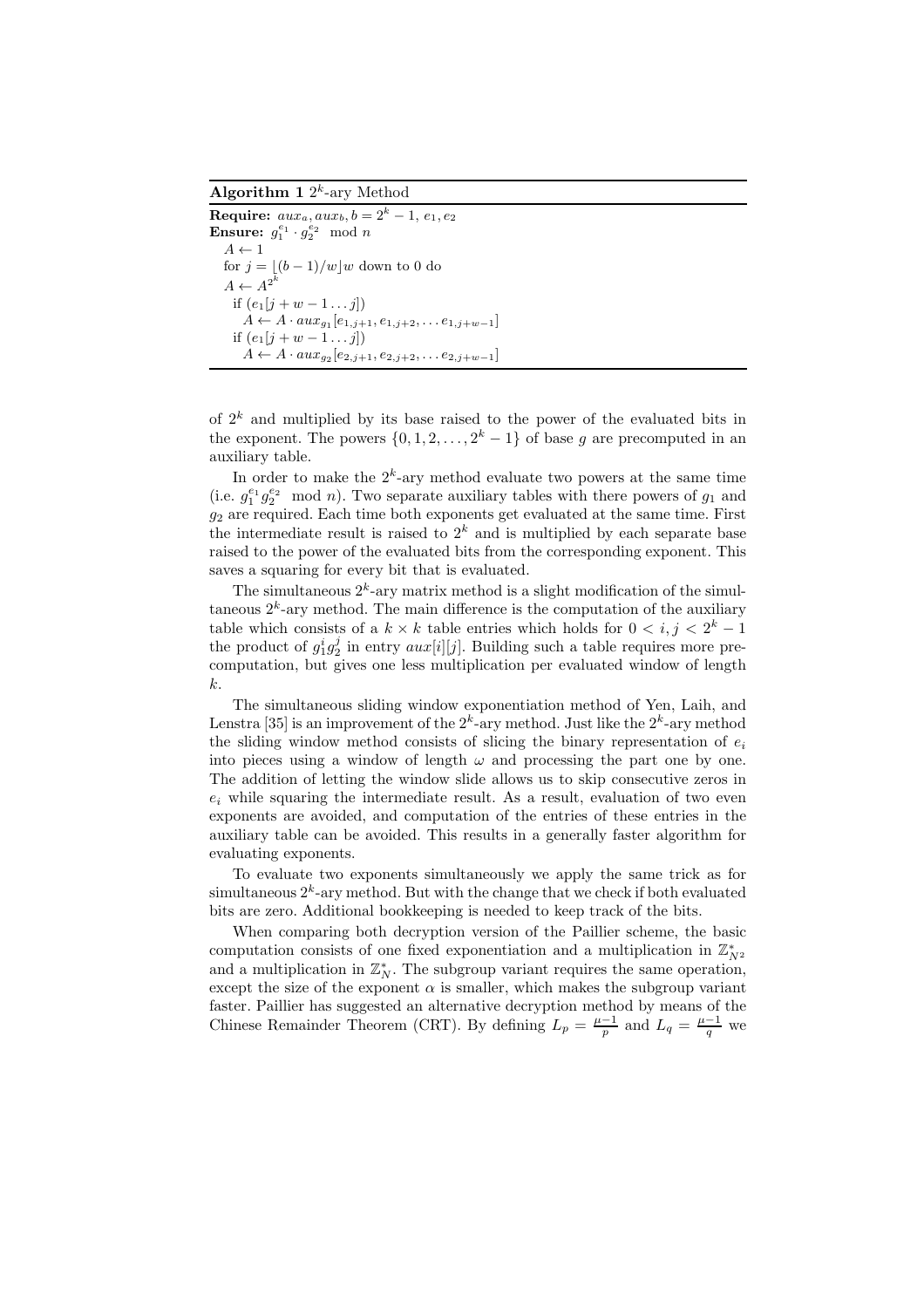can decrypt by separately computing the message modulo  $p$  and  $q$  and combining  $m_p$  and  $m_q$  with CRT. First compute  $h_p = L_p(g^{p-1} \mod p^2)$  and  $h_q = L_q(g^{q-1} \mod p^2)$ mod  $q^2$ ) then  $m_p = L_p(c^{p-1} \mod p^2)h_p \mod p$  and  $m_q = L_q(c^{q-1} \mod q^2)h_q$ mod  $q$  and finally recombine using CRT. Additional speed-up can be found by computing  $L(\mu)$  efficiently with as  $\mu \cdot n^{-1}$  mod  $2^{|N|}$ . This is just a multiplication and a logical AND. Another way to make computations more efficient is a careful choice of parameters. For instance if one chooses  $g = 1 + n$  then the exponentiation  $g^m$  can be executed using only one multiplication, namely  $g^m = (1+n)^m \equiv (1+mn) \mod n^2$ . This only works for the encryption in the main variant of the Paillier scheme. Such optimizations can provide substantial speed-ups as we show in the next subsection.

## 5.3 Results

In this section we describe how we benchmarked our implementation with various optimizations and discuss the results. We have chosen to benchmark the three above simultaneous multi-exponentiation algorithms and their parameters for key sizes N ranging from 1024-bit to 4096-bit with increments of 1024-bits.

To benchmark the speed of encryption of the Paillier cryptosystem we ran the main variant with  $g = N + 1$  and the subgroup variant with the 3 different simultaneous multi-exponentiation algorithms, with window size  $k$  as parameter. For windows size k we select  $1 < k \leq 5$ , as choosing k higher then 5 will result in longer pre-computation for these bit sizes.

The benchmarks can be found in Figure 4. The speed of the algorithms becomes clear as the key-sizes increases. As it is infeasible to test all combinations of random element r and message  $m$ , we have chosen m and r to have the same size as the sub-group length in bits this is approximately  $1/4$  of N. This is due to the requirement of the Paillier cryptosystem. The benchmark includes the generation of auxiliary tables.

It is clear that the main variant of the Paillier with optimized parameters is slowest, this is mostly due to the computation of  $r^N$  with N having  ${1024, \ldots 4096}$ -bits. The simultaneous  $2^k$ -ary normal and matrix- variant as well as simultaneous sliding window method perform better with a greater  $k$  if the key length gets bigger. Also, we can see that  $2<sup>k</sup>$ -ary matrix performs better than  $2^k$ -ary method as the key size grows. This is  $2^k$ -ary matrix has larger pre-computation but has one multiplication less for evaluating one bit of the exponent. The simultaneous sliding window method is in most cases the best performing algorithm, this is due the fact that it skips consequent zeros.

The benchmarks were performed by using a 2 GHz Intel Pentium E2180 dual core with 1024KB cache per core and 2 GB Ram. The system is running Fedora release 8 with kernel 2.6.26.8-57.fc8 in 64-bit mode. For benchmarking we used cpucycles with is part of eBACS [6] to measure the amount of CPU cycles used by the execution.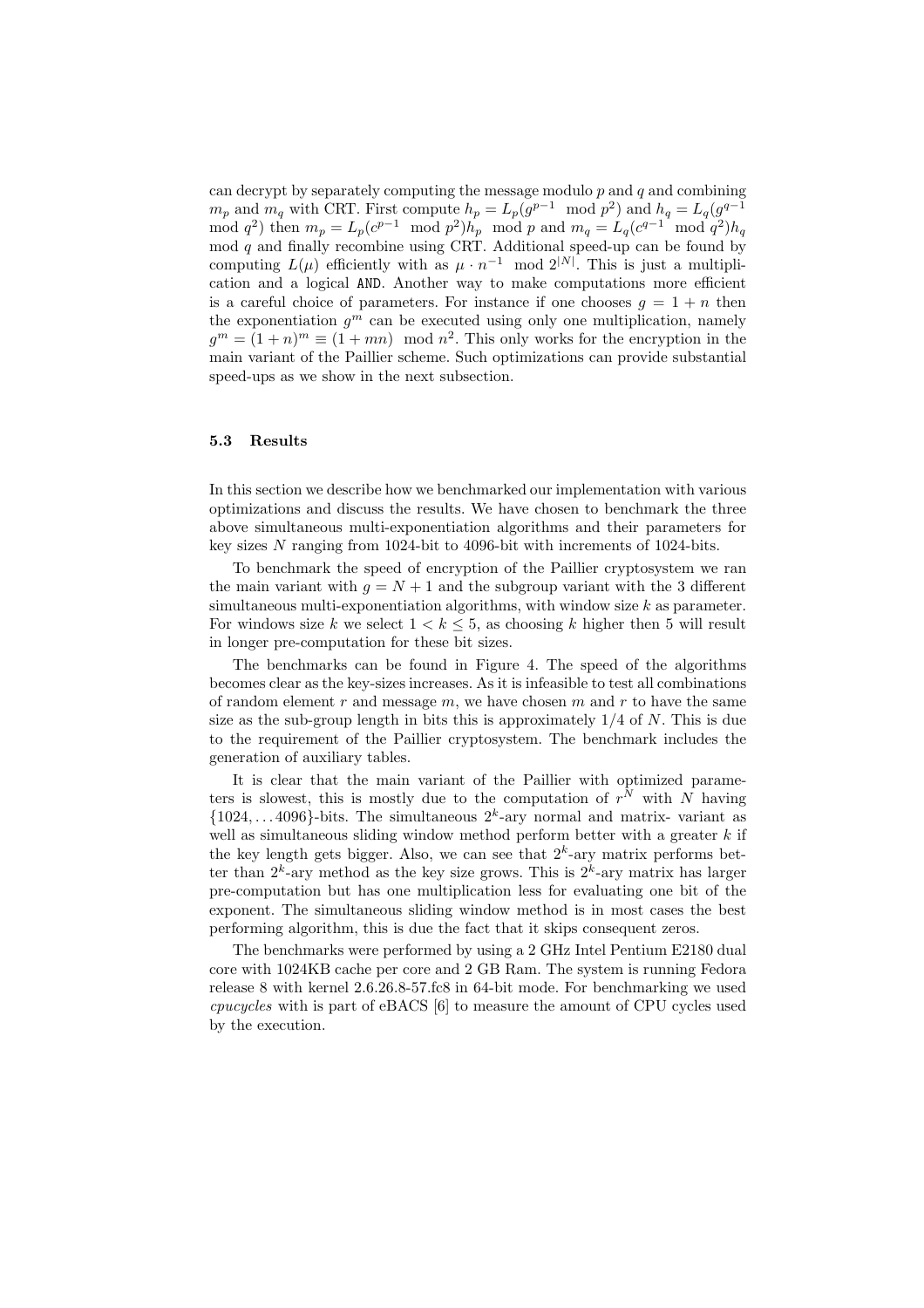

Fig. 4. The execution time in CPU cycles with different keys sizes with simultaneous sliding window method (ssw), simultaneous  $2^k$ -ary method (kary) and simultaneous  $2^k$ ary method (karym) parameter  $k$  is the size of the window in bits and the main variant (sc-main) with  $g = n + 1$ .

# 6 Related Work

Several practical systems for general multiparty computation have been implemented during the recent years. FairPlay [23] is the earliest implementation that the authors are aware of. In the system one can specify computations in a high-level, procedural programming language. Using the FairPlay compiler, the high-level programs are then compiled to low-level representations of one-pass boolean circuits. These circuits are then used for secure computation as described by Yao [34]. The timings reported on FairPlay show that FairPlay is efficient, but it should be noted that it only supports two-party computation in the passive security model. FairPlay has later been supplemented by FairPlayMP [3] which is capable of handling the case with more than two parties in the passive security model assuming less than  $n/2$  corrupted parties. A two-party protocol for secure computation which is secure against a static active adversary has recently been implemented [22]. Like the protocol used in FairPlay, this protocol is also based on boolean circuits.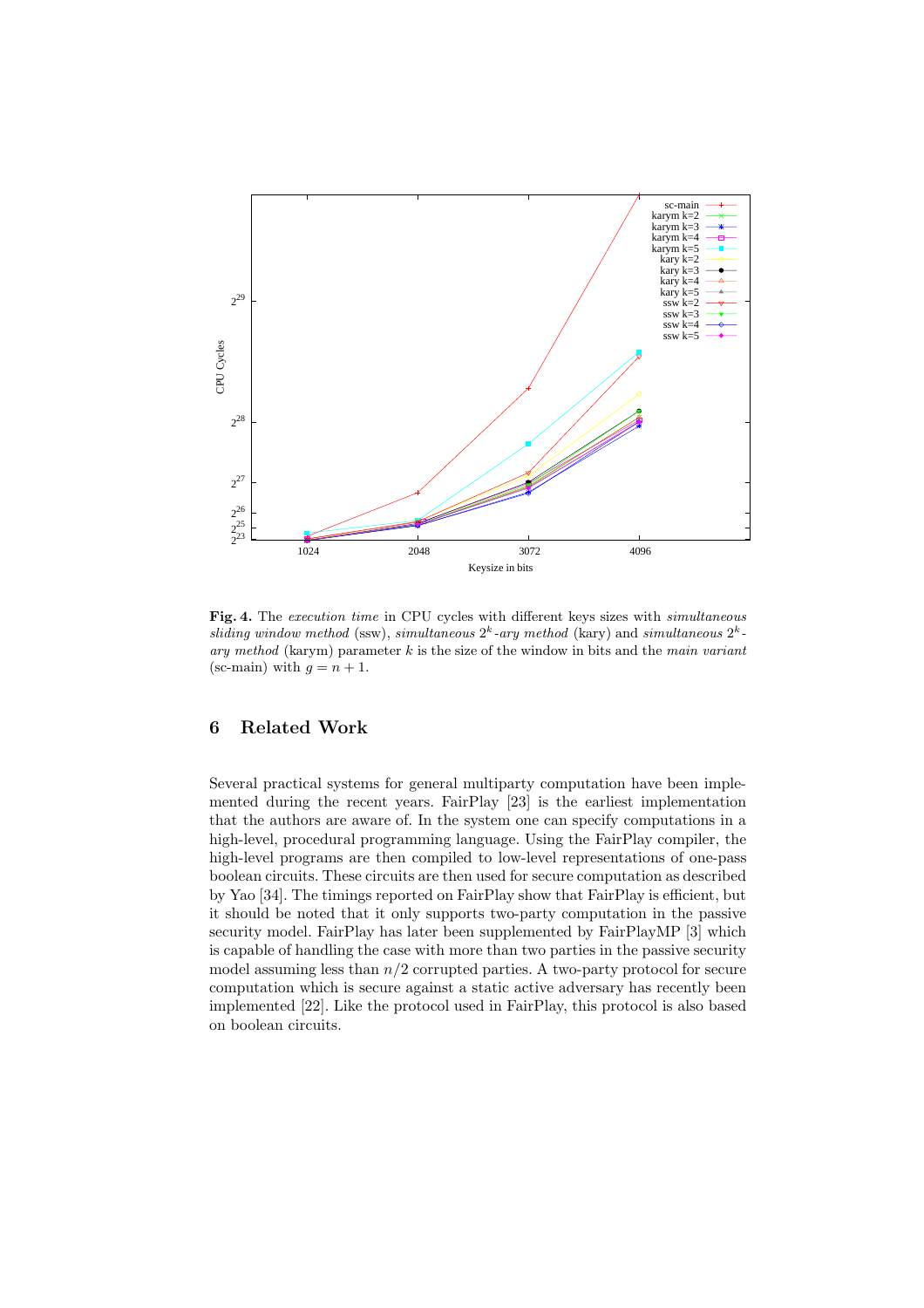Another practical system for general multiparty computation was created by Bogetoft et al. [9] in the SIMAP project. The system was used for the first known large-scale commercial application of secure multiparty computation [8]. It supports general multiparty computation in a passive threshold security model assuming less than  $n/2$  corrupted parties. Like FairPlay it lets users express programs in a high level language, but contrary to FairPlay, it evaluates the programs as arithmetic rather than boolean circuits. The downside of this strategy is that comparison of integers becomes more complex and time consuming. The protocol used in the SIMAP system has also been implemented in the VIFF framework [32]. In addition, VIFF contains a passively secure two-party protocol based on the Paillier cryptosystem as well as an implementation of a multiparty protocol described in Section 4. The ShareMind system [7] represents yet another efficient approach to practical multiparty computation based on arithmetic circuits and additive sharing. It only supports three parties in the passive model and assumes that at most one party gets corrupted. None of the above implementations, though, support the combination of active security and self-trust, that is available with the implementation of the Orlandi protocol described in this paper.

## 7 Conclusion and Future Work

In this paper we presented an implementation of the Orlandi protocol, which is the first implementation of a MPC protocol based on arithmetic circuits, which is secure against up to  $n-1$  static, active adversaries. We showed that the protocol can be implemented efficiently in the presence of an efficient implementation of a double trapdoor Petersen commitment scheme and a homomorphic cryptosystem. We also described an efficient implementation of the Paillier cryptosystem.

Practical uses is an interesting direction of future work e.g. auctions, benchmarks, and online games. Also it would be interesting to implement and benchmark the  $\mathcal{F}_{PP}(rand, ...)$  functionality and a suitable setup phase.

A further direction of future work would be to implement and benchmark the Lim/Lee [21] and the fractional window exponentiation [24] algorithms, which we expect would provide further speed up.

### Acknowledgements

The authors would like to sincerely thank Ivan Damgård, Claudio Orlandi, and Jesper Buus Nielsen for answering our questions about the Orlandi protocol. In addition many thanks to Tanja Lange, Daniel J. Bernstein, and Peter Schwabe for comments and suggestions on the Paillier cryptosystem. We thank the VIFF and VIFFBench Development Teams for creating VIFF and VIFFBench, respectively. Thanks to our partners in the CACE project for making this collaboration possible. Also thanks to Cryptomatic A/S for letting us use the PrimeInk ECC library, and to the anonymous reviewers for suggestions on improving the paper.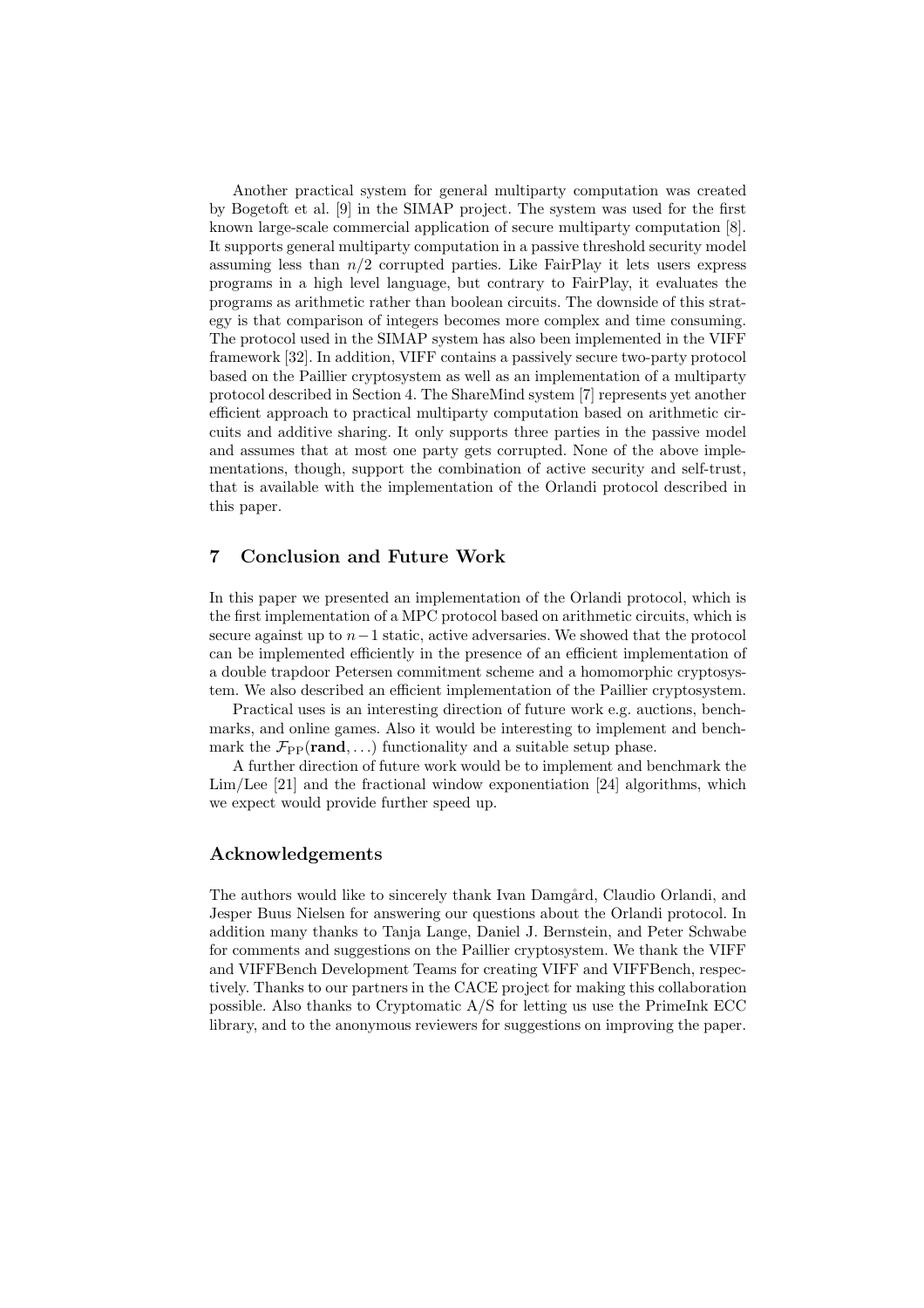## References

- 1. Cryptomatic A/S. PrimeInk ECC library v. 6.4.0. http://www.cryptomatic.com.
- 2. Yonatan Aumann and Yehuda Lindell. Security against covert adversaries: Efficient protocols for realistic adversaries. In Salil P. Vadhan, editor, Theory of Cryptography, volume 4392 of Lecture Notes in Computer Science, pages 137–156. Springer, 2007.
- 3. Assaf Ben-David, Noam Nisan, and Benny Pinkas. FairplayMP: a system for secure multi-party computation. In Peng Ning, Paul F. Syverson, and Somesh Jha, editors, ACM Conference on Computer and Communications Security, pages 257–266. ACM, 2008.
- 4. Michael Ben-Or, Shafi Goldwasser, and Avi Wigderson. Completeness theorems for non-cryptographic fault-tolerant distributed computation (extended abstract). In J'anos Simon [19], pages 1–10.
- 5. Josh Danieln Cohen Benaloh. Verifiable Secret-Ballot Elections. PhD thesis, Yale University, 1978.
- 6. Daniel J. Bernstein and Tanja Lange. eBACS: ECRYPT benchmarking of cryptographic systems. http://bench.cr.yp.to.
- 7. Dan Bogdanov, Sven Laur, and Jan Willemson. Sharemind: A framework for fast privacy-preserving computations. In Sushil Jajodia and Javier López, editors, ESORICS 2008, 13th European Symposium on Research in Computer Security, volume 5283 of Lecture Notes in Computer Science, pages 192–206. Springer, 2008.
- 8. Peter Bogetoft, Dan Lund Christensen, Ivan Damgård, Martin Geisler, Thomas Jakobsen, Mikkel Krøigaard, Janus Dam Nielsen, Jesper Buus Nielsen, Kurt Nielsen, Jakob Pagter, Michael I. Schwartzbach, and Tomas Toft. Secure multiparty computation goes live. In Roger Dingledine and Philippe Golle, editors, Financial Cryptography, volume 5628 of Lecture Notes in Computer Science, pages 325–343. Springer, 2009.
- 9. Peter Bogetoft, Ivan Damgård, Thomas P. Jakobsen, Kurt Nielsen, Jakob Pagter, and Tomas Toft. A practical implementation of secure auctions based on multiparty integer computation. In Giovanni Di Crescenzo and Aviel D. Rubin, editors, Financial Cryptography, volume 4107 of Lecture Notes in Computer Science, pages 142–147. Springer, 2006.
- 10. Alfred Brauer. On addition chains. Bulletin of the American Mathematical Society, 45(10):736–739, 1939.
- 11. Ran Canetti. Security and composition of multiparty cryptographic protocols. Journal of Cryptology, 13(1):143–202, 2000.
- 12. Ran Canetti and Marc Fischlin. Universally composable commitments. In Joe Kilian, editor, CRYPTO '01: Proceedings of the 21st Annual International Cryptology Conference on Advances in Cryptology, volume 2139 of Lecture Notes in Computer Science, pages 19–40, London, UK, 2001. Springer.
- 13. David Chaum, Claude Crépeau, and Ivan Damgård. Multiparty unconditionally secure protocols (extended abstract). In J'anos Simon [19], pages 11–19.
- 14. Ivan Damgård, Martin Geisler, Mikkel Krøigaard, and Jesper Buus Nielsen. Asynchronous multiparty computation: Theory and implementation. In Stanislaw Jarecki and Gene Tsudik, editors, Public Key Cryptography, volume 5443 of Lecture Notes in Computer Science, pages 160–179. Springer, 2009.
- 15. Ivan Damgård, Martin Geisler, and Mikkel Krøigard. Homomorphic encryption and secure comparison. International Journal of Applied Cryptography, 1(1):22– 31, 2008.